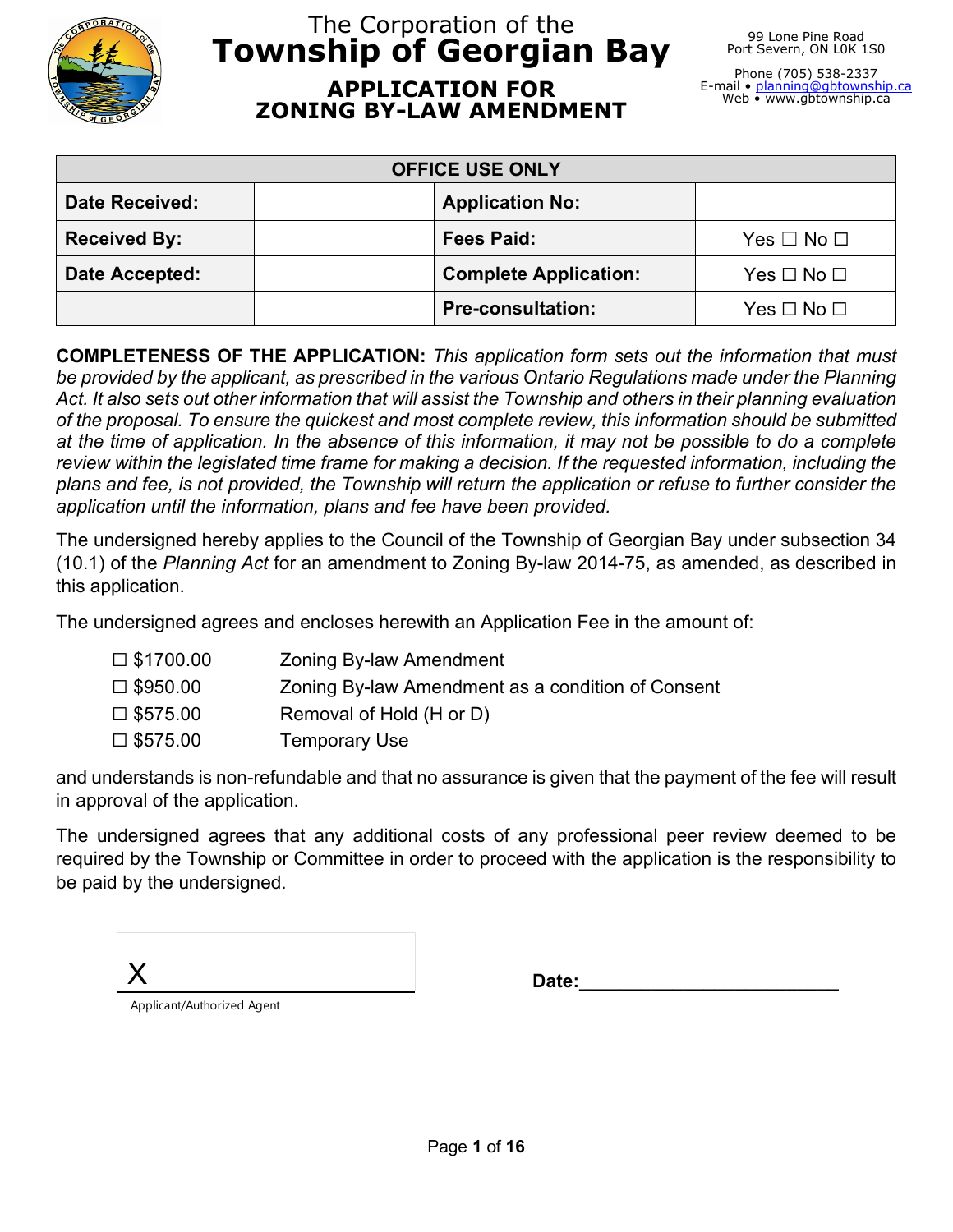*Please ensure to complete this application in its entirety and submit any additional information that may have been identified as required through the pre-consultation process.*

| 1. Applicant:                                                                                                                                                                                                                                                                            |                                                                                                                                                                                     |  |  |
|------------------------------------------------------------------------------------------------------------------------------------------------------------------------------------------------------------------------------------------------------------------------------------------|-------------------------------------------------------------------------------------------------------------------------------------------------------------------------------------|--|--|
| Name                                                                                                                                                                                                                                                                                     |                                                                                                                                                                                     |  |  |
| <b>Mailing Address</b>                                                                                                                                                                                                                                                                   |                                                                                                                                                                                     |  |  |
| Telephone No.                                                                                                                                                                                                                                                                            |                                                                                                                                                                                     |  |  |
| <b>Email Address</b>                                                                                                                                                                                                                                                                     |                                                                                                                                                                                     |  |  |
| 2. Agent (if applicable):<br>Note all correspondence, notices, etc. initiated by Council or Committee with respect to this<br>application, will be directed to the applicant's agent noted above, except where no agent is<br>employed, then it will be directed to the owner/applicant. |                                                                                                                                                                                     |  |  |
| Name                                                                                                                                                                                                                                                                                     |                                                                                                                                                                                     |  |  |
| <b>Mailing Address</b>                                                                                                                                                                                                                                                                   |                                                                                                                                                                                     |  |  |
| Telephone No.                                                                                                                                                                                                                                                                            |                                                                                                                                                                                     |  |  |
| <b>Email Address</b>                                                                                                                                                                                                                                                                     |                                                                                                                                                                                     |  |  |
| 3. Subject Lands:                                                                                                                                                                                                                                                                        |                                                                                                                                                                                     |  |  |
| <b>Municipality</b>                                                                                                                                                                                                                                                                      |                                                                                                                                                                                     |  |  |
| <b>Legal Description</b>                                                                                                                                                                                                                                                                 |                                                                                                                                                                                     |  |  |
| <b>Civic Address</b>                                                                                                                                                                                                                                                                     |                                                                                                                                                                                     |  |  |
|                                                                                                                                                                                                                                                                                          | Is there currently a BLUE 911 number sign location on the property?                                                                                                                 |  |  |
| $Yes \Box No \Box$                                                                                                                                                                                                                                                                       |                                                                                                                                                                                     |  |  |
|                                                                                                                                                                                                                                                                                          | If no, you are required to purchase a sign and post it on your property prior to the processing of this<br>application. You can purchase a sign at the Township office for \$40.00. |  |  |
|                                                                                                                                                                                                                                                                                          | <b>Lot Dimensions</b>                                                                                                                                                               |  |  |
| Frontage (m)                                                                                                                                                                                                                                                                             |                                                                                                                                                                                     |  |  |
| Depth (m)                                                                                                                                                                                                                                                                                |                                                                                                                                                                                     |  |  |
| Area (ha)                                                                                                                                                                                                                                                                                |                                                                                                                                                                                     |  |  |
| <b>Access</b>                                                                                                                                                                                                                                                                            |                                                                                                                                                                                     |  |  |
| Provincial Highway □<br>Municipal Road (All Season) □<br>Municipal Road (Seasonal) □<br>Right-of-Way □<br>Water Access Only □                                                                                                                                                            |                                                                                                                                                                                     |  |  |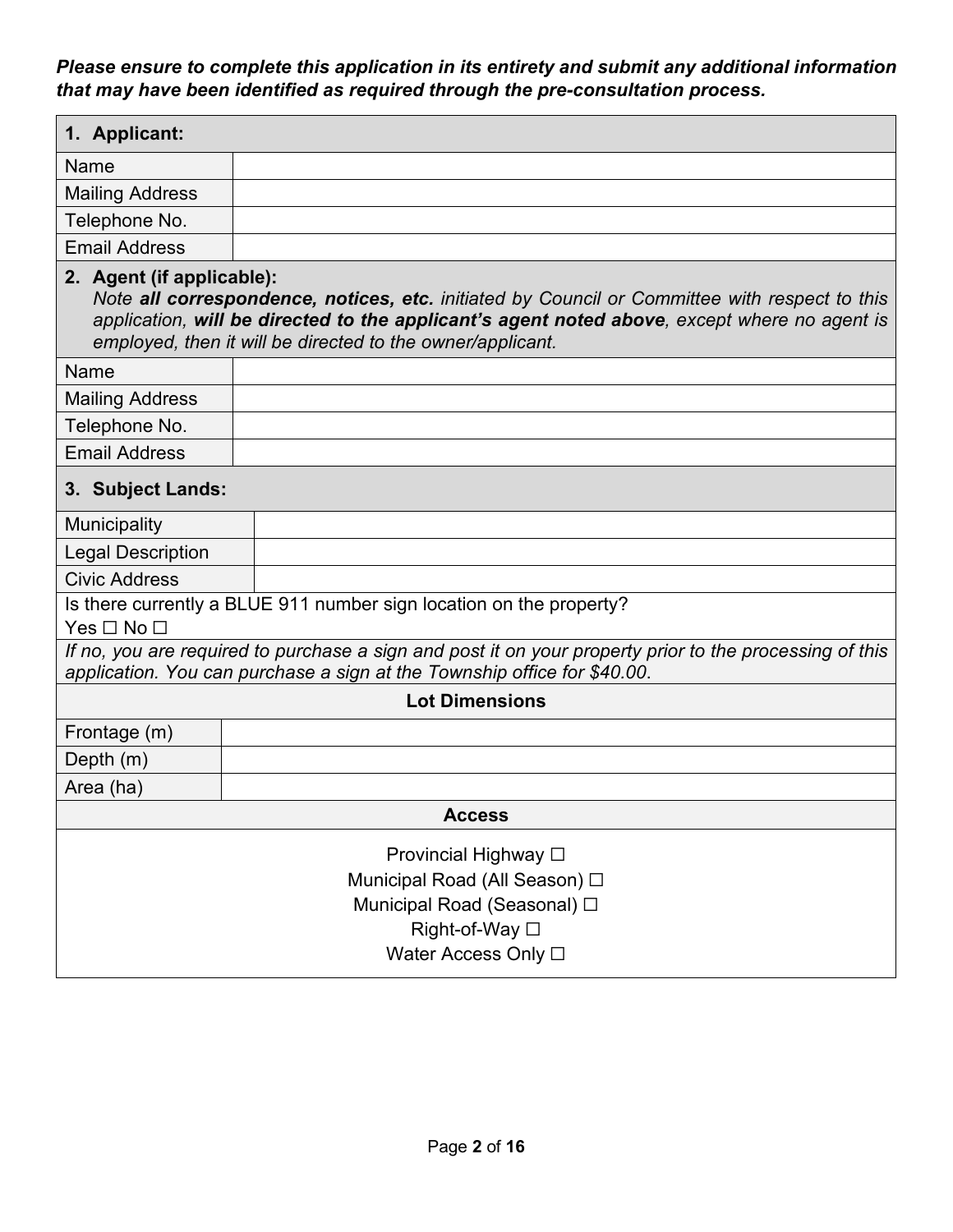*If access to the subject land is by water only, please identify the parking and docking facilities used or to be used and the approximate distance of these facilities from the subject land and the nearest public road.*

### **Water Service**

Municipal Service **□** Privately Owned & Operated Individual or Communal Well □ Lake or Other Waterbody □

#### **Sewage Service**

Municipal Service **□** Privately Owned & Operated Individual or Communal Septic System □ Privy or Other Means **□** 

If the application would permit development on privately owned and operated individual or communal septic systems, and more than 4500 litres of effluent would be produced per day as a result of the development being completed, please submit:

- a) a servicing options report; and
- b) a hydrogeological report.

#### **Storm Drainage**

Sewers  $□$ 

Ditches/Swales **□** Other Means **□** 

# **Have the subject lands ever been the subject of an application under the** *Act* **for approval of a Plan of Subdivision or Consent?**

Yes □ No □

If yes, please provide the following:

**File No.: Status:**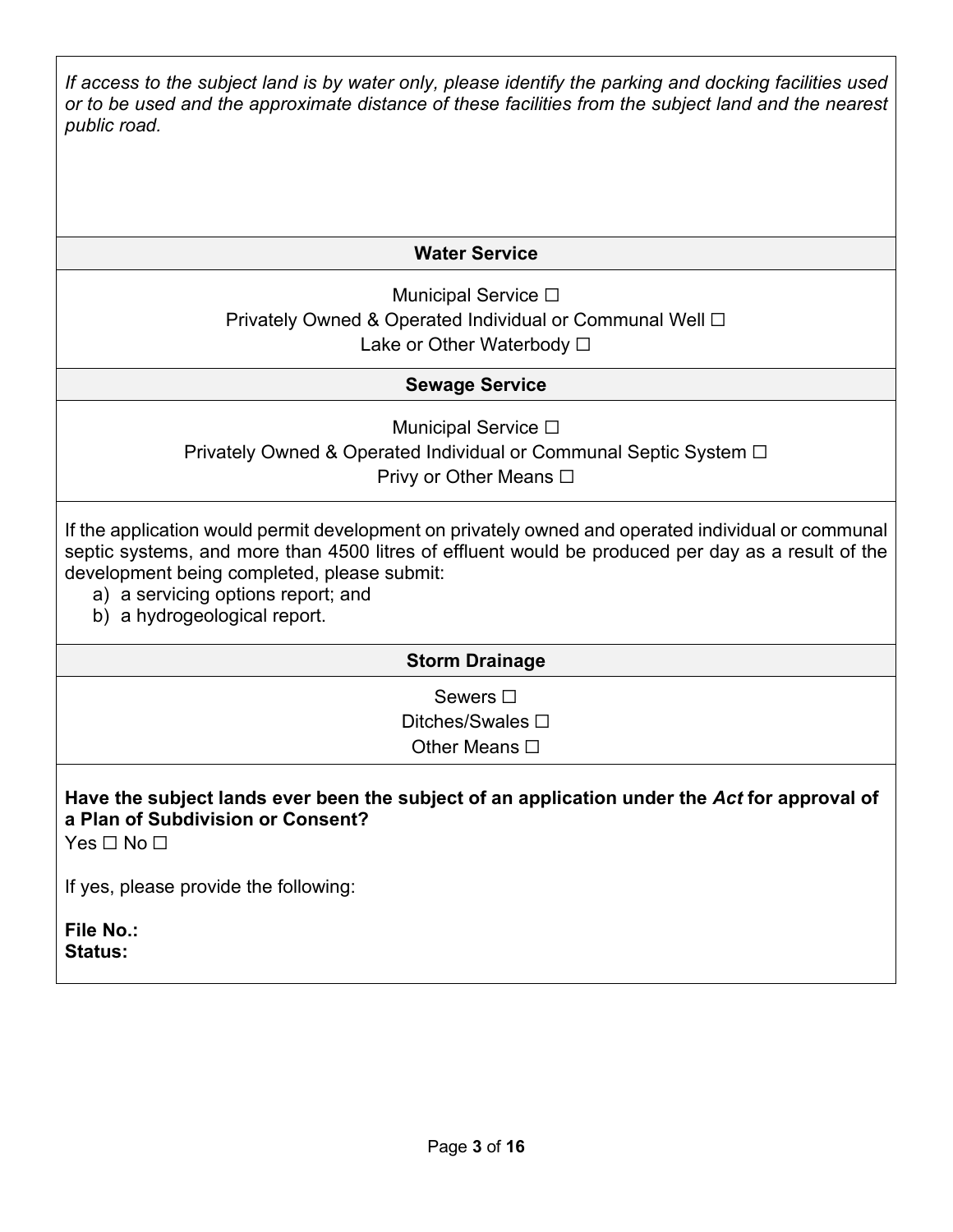**Have the lands ever been the subject of an application under Section 34 of the** *Act?*  $Yes \sqcap No \sqcap$ 

If yes, please provide the following:

**File No.: Status:** 

**Have the subject lands ever been the subject of a Minister's Zoning Order?** Yes □ No □

If yes, please provide the following:

Ontario Regulation No.:

**Are there any easements or restrictive covenants affecting the subject lands?** Yes □ No □

If yes, please describe each easement or covenant and its effect:

**Please provide the names and addresses of any holders of any mortgages, charges or other encumbrances in respect of the subject lands:**

### **4. Planning Information:**

**Are the subject lands within an area designated under any provincial plan or plans?**

 $Yes \Box No \Box$ 

If yes, please explain how the application conforms or does not conflict with the provincial plan or plans.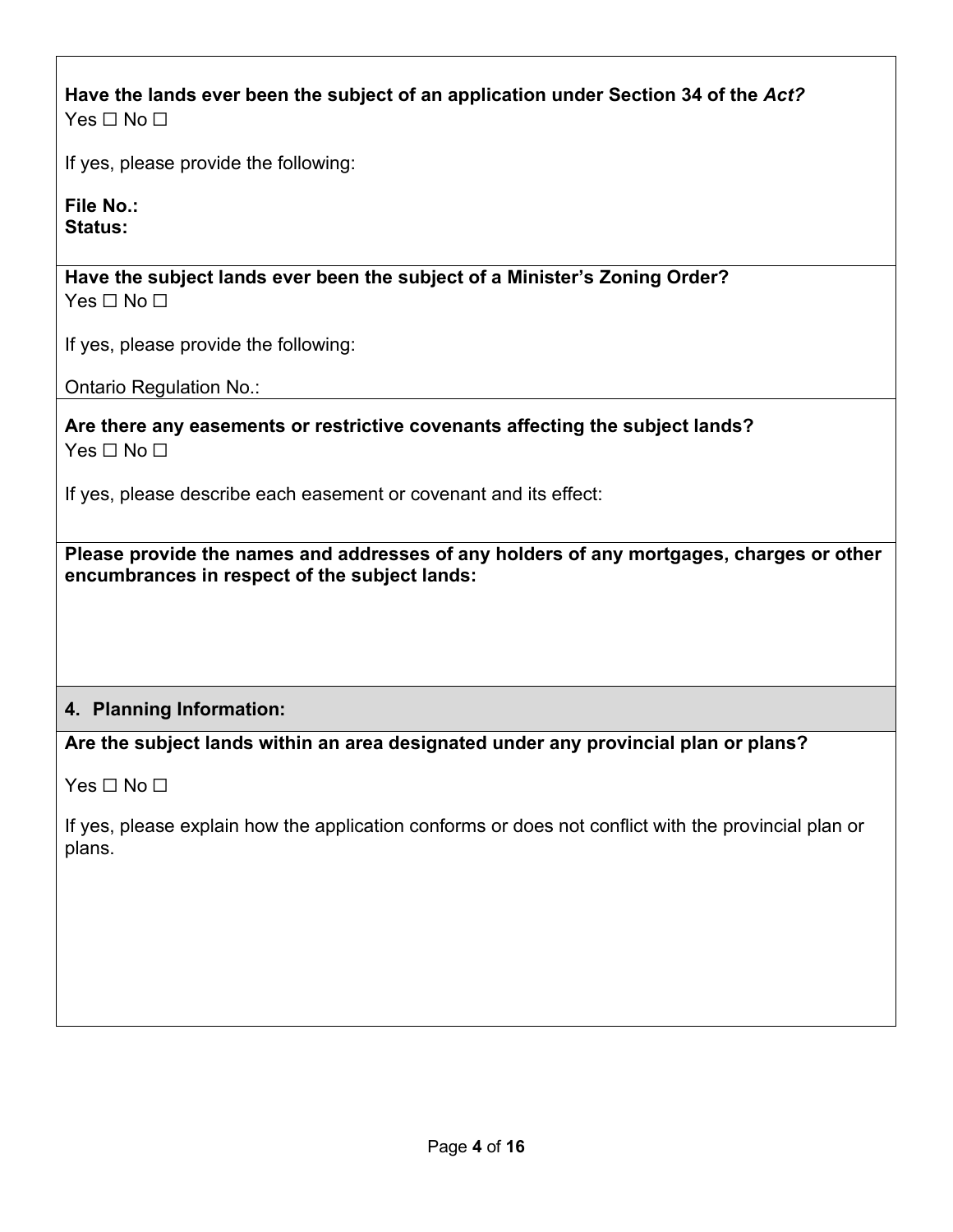| Please explain how the application is consistent with policy statements issued under<br>subsection 3 (1) of the Act.                                                      |  |
|---------------------------------------------------------------------------------------------------------------------------------------------------------------------------|--|
|                                                                                                                                                                           |  |
|                                                                                                                                                                           |  |
| <b>Township Official Plan Designation</b>                                                                                                                                 |  |
| <b>District Official Plan Designation</b>                                                                                                                                 |  |
| Please describe how the application conforms with the Official Plan(s):                                                                                                   |  |
|                                                                                                                                                                           |  |
|                                                                                                                                                                           |  |
|                                                                                                                                                                           |  |
| <b>Current zoning of the subject lands</b>                                                                                                                                |  |
| <b>Surrounding Land Uses</b>                                                                                                                                              |  |
| South Georgian Bay Lake Simcoe Source Protection Plan                                                                                                                     |  |
| Is the subject land within a Wellhead Protection Area (WHPA), and Issue Contributing Area (ICA) or<br>an Intake Protection Zone (IPZ)?                                    |  |
| Yes $\Box$ No $\Box$                                                                                                                                                      |  |
| If yes, identify the WHPA/ICA/IPZ:                                                                                                                                        |  |
| If yes, do you have an approved Risk Management Plan (RMP) and/or a Section Fifty Nine (59)<br>Notice to Proceed from the Risk Management Official (RMO)? (Please attach) |  |
| Yes $\Box$ No $\Box$                                                                                                                                                      |  |
|                                                                                                                                                                           |  |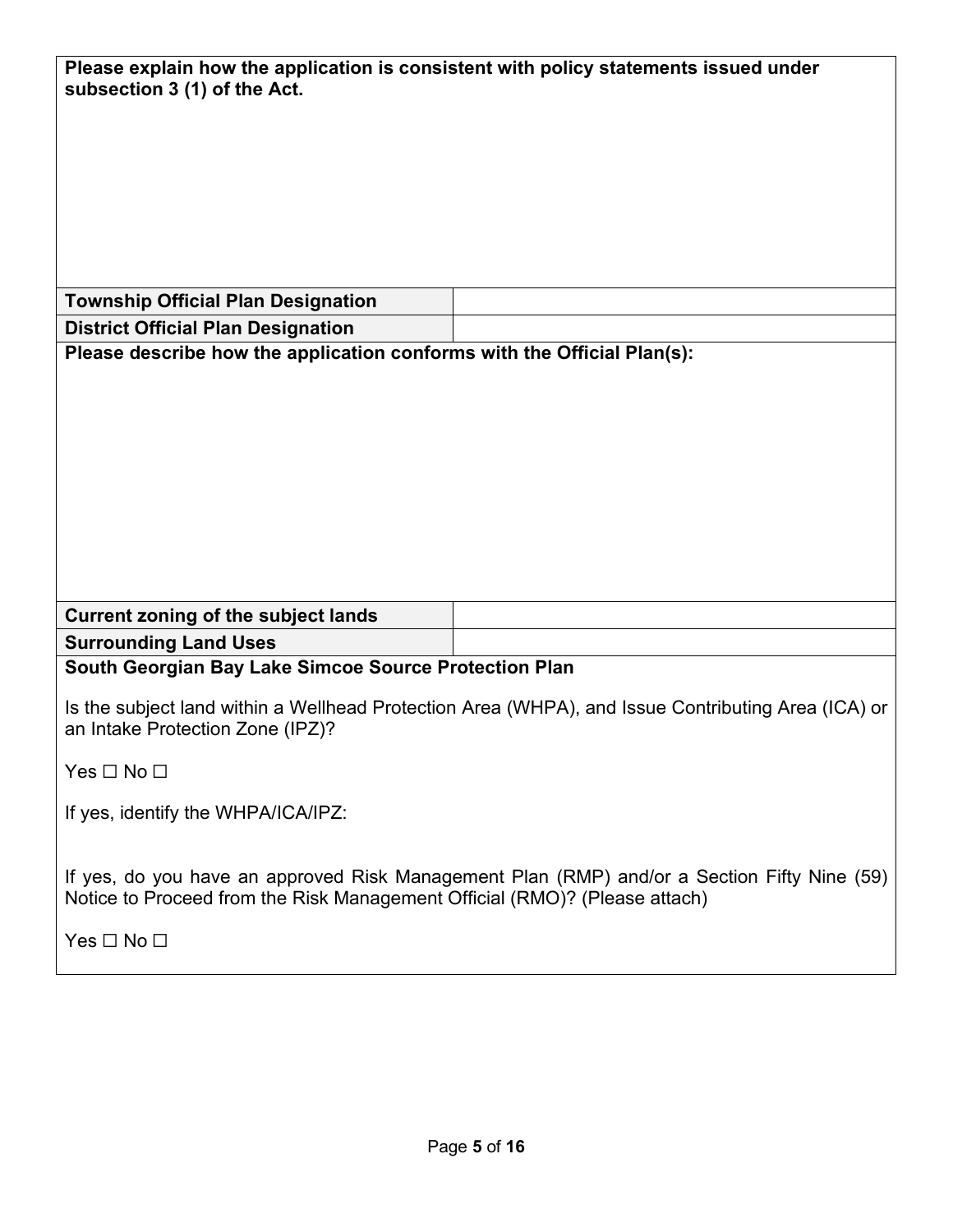**Please explain the nature & Extent of the rezoning requested: Section Provision** *i.e. 6.3 Shoreline Residential Zone Lot Requirements X metre Front Yard Setback* 1 2 3 4 5 6 **Please explain why the rezoning is requested: Are the subject lands within an area where the municipality has pre-determined the minimum and maximum density requirements or the minimum and maximum height requirements? If the application is to implement an alteration to the boundary of an area of settlement or to implement a new area of settlement, provide details of the Official Plan or Official Plan amendment that deals with the matter:**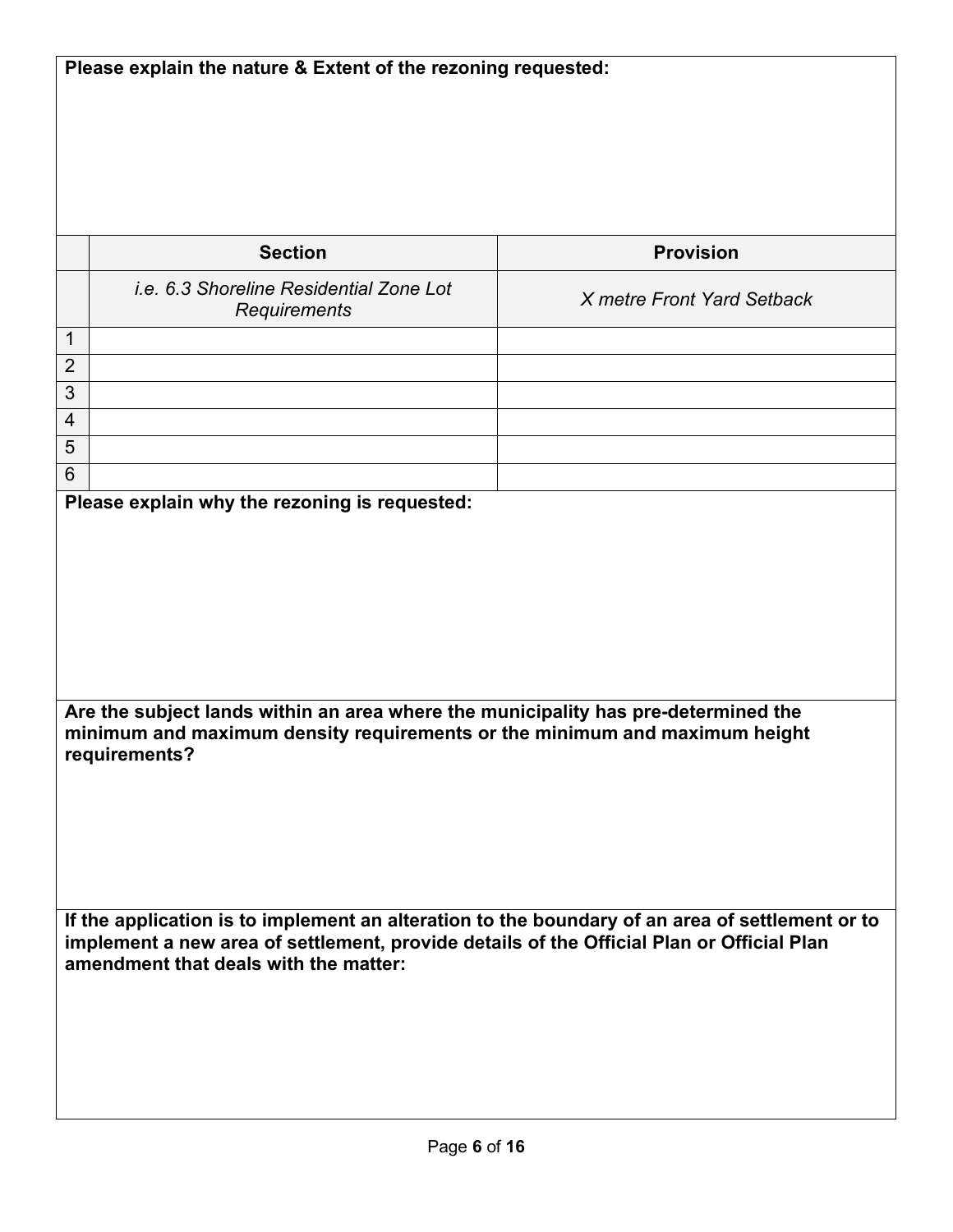| If the application is to remove land from an area of employment, provide details of the<br>Official Plan or Official Plan amendment that deals with the matter:<br>If the subject land is within an area where zoning with conditions may apply, please provide<br>an explanation of how the application conforms to the Official Plan policies relating to<br>zoning with conditions:<br>Please detail your proposed strategy for consulting with the public with respect to the<br>application:<br>5. Use of the Land<br><b>Existing Uses</b><br>Please describe the existing uses of the subject lands:<br>Has there ever been an industrial or commercial use on the subject lands or adjacent<br>lands?<br>Yes □ No □ Unknown □<br>Has there ever been a gas station, or has petroleum or other fuel stored on the subject<br>lands or adjacent lands?<br>Yes □ No □ Unknown □<br>Is there any reason to believe that the subject lands may have been contaminated by<br>formers uses on the lands or adjacent lands?<br>Yes □ No □ Unknown □ |  |
|----------------------------------------------------------------------------------------------------------------------------------------------------------------------------------------------------------------------------------------------------------------------------------------------------------------------------------------------------------------------------------------------------------------------------------------------------------------------------------------------------------------------------------------------------------------------------------------------------------------------------------------------------------------------------------------------------------------------------------------------------------------------------------------------------------------------------------------------------------------------------------------------------------------------------------------------------------------------------------------------------------------------------------------------------|--|
|                                                                                                                                                                                                                                                                                                                                                                                                                                                                                                                                                                                                                                                                                                                                                                                                                                                                                                                                                                                                                                                    |  |
|                                                                                                                                                                                                                                                                                                                                                                                                                                                                                                                                                                                                                                                                                                                                                                                                                                                                                                                                                                                                                                                    |  |
|                                                                                                                                                                                                                                                                                                                                                                                                                                                                                                                                                                                                                                                                                                                                                                                                                                                                                                                                                                                                                                                    |  |
|                                                                                                                                                                                                                                                                                                                                                                                                                                                                                                                                                                                                                                                                                                                                                                                                                                                                                                                                                                                                                                                    |  |
|                                                                                                                                                                                                                                                                                                                                                                                                                                                                                                                                                                                                                                                                                                                                                                                                                                                                                                                                                                                                                                                    |  |
|                                                                                                                                                                                                                                                                                                                                                                                                                                                                                                                                                                                                                                                                                                                                                                                                                                                                                                                                                                                                                                                    |  |
|                                                                                                                                                                                                                                                                                                                                                                                                                                                                                                                                                                                                                                                                                                                                                                                                                                                                                                                                                                                                                                                    |  |
|                                                                                                                                                                                                                                                                                                                                                                                                                                                                                                                                                                                                                                                                                                                                                                                                                                                                                                                                                                                                                                                    |  |
|                                                                                                                                                                                                                                                                                                                                                                                                                                                                                                                                                                                                                                                                                                                                                                                                                                                                                                                                                                                                                                                    |  |
|                                                                                                                                                                                                                                                                                                                                                                                                                                                                                                                                                                                                                                                                                                                                                                                                                                                                                                                                                                                                                                                    |  |
|                                                                                                                                                                                                                                                                                                                                                                                                                                                                                                                                                                                                                                                                                                                                                                                                                                                                                                                                                                                                                                                    |  |
|                                                                                                                                                                                                                                                                                                                                                                                                                                                                                                                                                                                                                                                                                                                                                                                                                                                                                                                                                                                                                                                    |  |
|                                                                                                                                                                                                                                                                                                                                                                                                                                                                                                                                                                                                                                                                                                                                                                                                                                                                                                                                                                                                                                                    |  |
|                                                                                                                                                                                                                                                                                                                                                                                                                                                                                                                                                                                                                                                                                                                                                                                                                                                                                                                                                                                                                                                    |  |
|                                                                                                                                                                                                                                                                                                                                                                                                                                                                                                                                                                                                                                                                                                                                                                                                                                                                                                                                                                                                                                                    |  |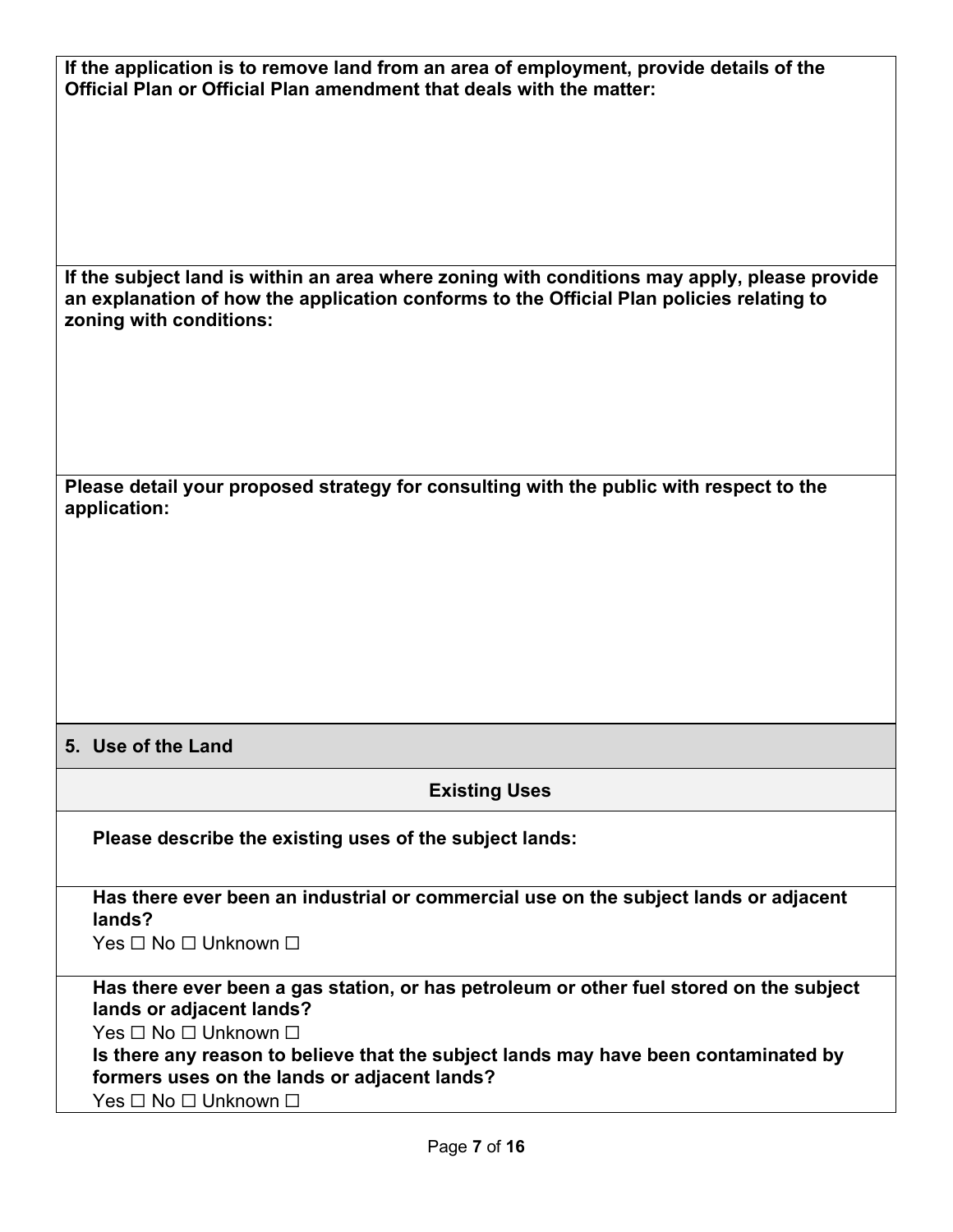| Yes □ No □ Unknown □                                  |                                                                      |                                                                                                                                                                          |
|-------------------------------------------------------|----------------------------------------------------------------------|--------------------------------------------------------------------------------------------------------------------------------------------------------------------------|
| If yes, please explain:                               |                                                                      |                                                                                                                                                                          |
|                                                       |                                                                      |                                                                                                                                                                          |
| contaminated?<br>Yes □ No □ Unknown □                 |                                                                      | Have you ever been advised either formally or informally by the Ministry of the<br>Environment, Conservation, and Parks or another agency that the property is or may be |
| If yes, please explain:                               |                                                                      |                                                                                                                                                                          |
|                                                       |                                                                      |                                                                                                                                                                          |
|                                                       |                                                                      |                                                                                                                                                                          |
|                                                       |                                                                      |                                                                                                                                                                          |
|                                                       |                                                                      |                                                                                                                                                                          |
|                                                       |                                                                      |                                                                                                                                                                          |
|                                                       |                                                                      |                                                                                                                                                                          |
|                                                       |                                                                      |                                                                                                                                                                          |
|                                                       |                                                                      |                                                                                                                                                                          |
|                                                       |                                                                      |                                                                                                                                                                          |
|                                                       |                                                                      |                                                                                                                                                                          |
|                                                       |                                                                      | How long have the uses indicated above existed on the subject lands?                                                                                                     |
|                                                       |                                                                      |                                                                                                                                                                          |
|                                                       | Are there any existing buildings or structures on the subject lands? |                                                                                                                                                                          |
| Yes ⊟ No ⊟                                            |                                                                      |                                                                                                                                                                          |
| If yes, please identify the following:                |                                                                      |                                                                                                                                                                          |
|                                                       |                                                                      |                                                                                                                                                                          |
| <b>Existing Building No. 1:</b><br><b>Year Built:</b> |                                                                      |                                                                                                                                                                          |
|                                                       | <b>Front Yard Setback</b>                                            |                                                                                                                                                                          |
|                                                       |                                                                      |                                                                                                                                                                          |
| Setbacks (m)                                          | <b>Rear Yard Setback</b>                                             |                                                                                                                                                                          |
|                                                       | <b>Interior Yard Setbacks</b>                                        |                                                                                                                                                                          |
|                                                       | <b>Exterior Yard Setback</b>                                         |                                                                                                                                                                          |
| Building Height (m)                                   |                                                                      |                                                                                                                                                                          |
| Ground Floor Area (m2)                                |                                                                      |                                                                                                                                                                          |
| Gross Floor Area (m2)                                 |                                                                      |                                                                                                                                                                          |
| Width (m)                                             |                                                                      |                                                                                                                                                                          |
| Length $(m)$                                          |                                                                      |                                                                                                                                                                          |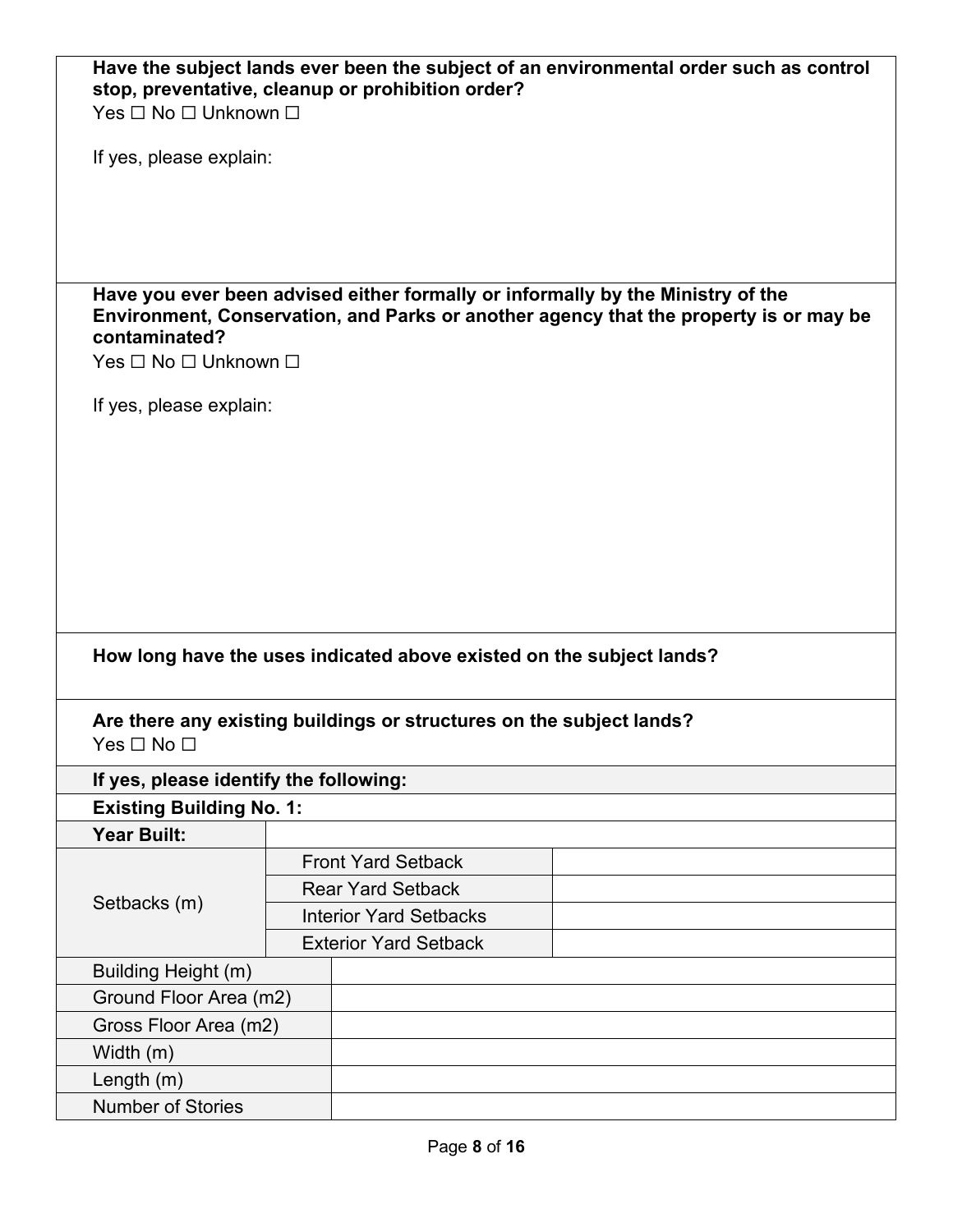| <b>Existing Building No. 2:</b> |                               |                              |  |
|---------------------------------|-------------------------------|------------------------------|--|
| <b>Year Built:</b>              |                               |                              |  |
|                                 |                               | <b>Front Yard Setback</b>    |  |
|                                 | <b>Rear Yard Setback</b>      |                              |  |
| Setbacks (m)                    | <b>Interior Yard Setbacks</b> |                              |  |
|                                 |                               | <b>Exterior Yard Setback</b> |  |
| Building Height (m)             |                               |                              |  |
| Ground Floor Area (m2)          |                               |                              |  |
| Gross Floor Area (m2)           |                               |                              |  |
| Width (m)                       |                               |                              |  |
| Length $(m)$                    |                               |                              |  |
| <b>Number of Stories</b>        |                               |                              |  |
| <b>Existing Building No. 3:</b> |                               |                              |  |
| <b>Year Built:</b>              |                               |                              |  |
|                                 |                               | <b>Front Yard Setback</b>    |  |
|                                 |                               | <b>Rear Yard Setback</b>     |  |
| Setbacks (m)                    | <b>Interior Yard Setbacks</b> |                              |  |
|                                 |                               | <b>Exterior Yard Setback</b> |  |
| Building Height (m)             |                               |                              |  |
| Ground Floor Area (m2)          |                               |                              |  |
| Gross Floor Area (m2)           |                               |                              |  |
| Width (m)                       |                               |                              |  |
| Length $(m)$                    |                               |                              |  |
| <b>Number of Stories</b>        |                               |                              |  |
| <b>Existing Building No. 4:</b> |                               |                              |  |
| <b>Year Built:</b>              |                               |                              |  |
|                                 |                               | <b>Front Yard Setback</b>    |  |
|                                 | <b>Rear Yard Setback</b>      |                              |  |
| Setbacks (m)                    | <b>Interior Yard Setbacks</b> |                              |  |
|                                 | <b>Exterior Yard Setback</b>  |                              |  |
| Building Height (m)             |                               |                              |  |
| Ground Floor Area (m2)          |                               |                              |  |
| Gross Floor Area (m2)           |                               |                              |  |
| Width (m)                       |                               |                              |  |
| Length (m)                      |                               |                              |  |
| <b>Number of Stories</b>        |                               |                              |  |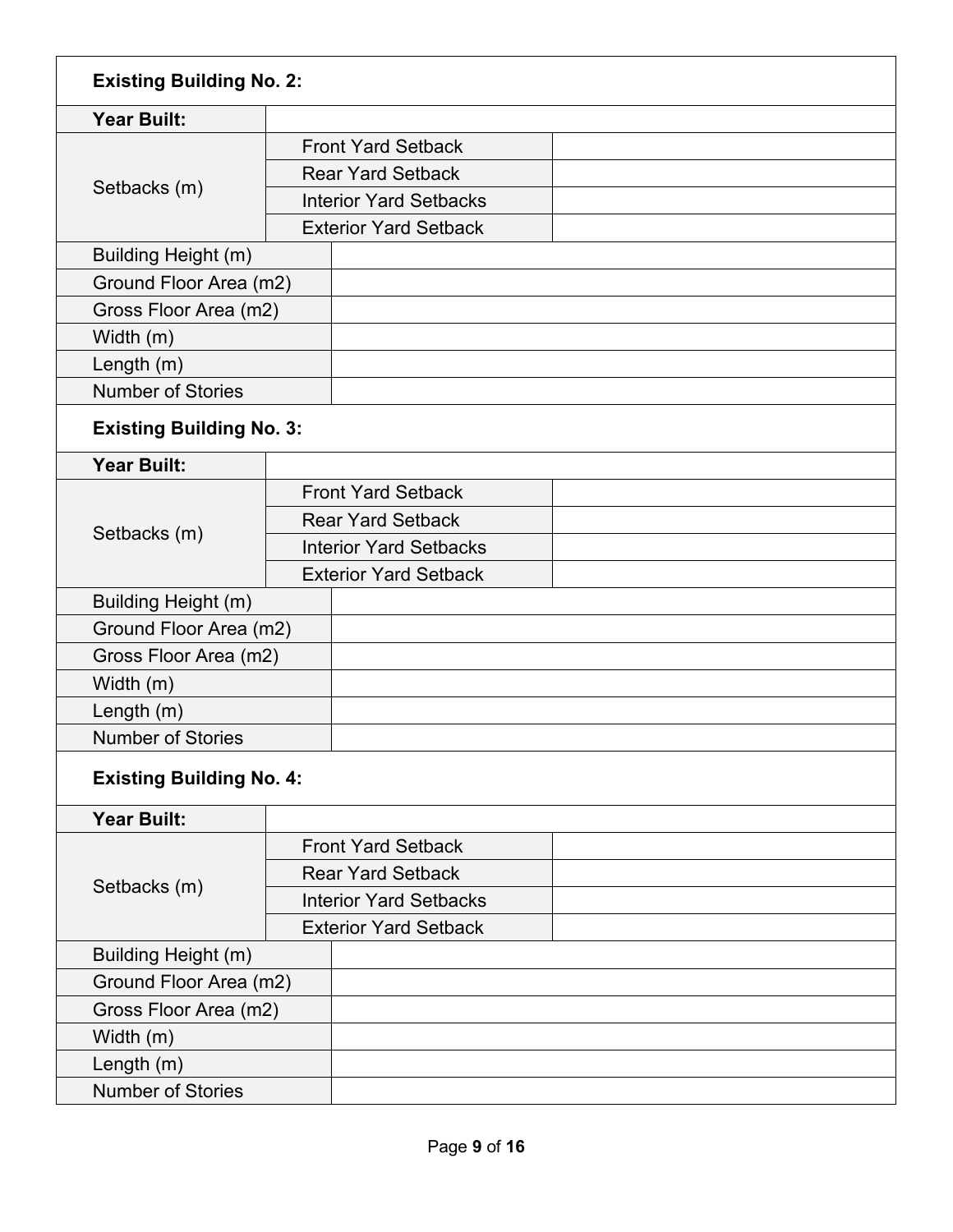| <b>Proposed Uses</b>                                    |  |                               |                                                                                  |
|---------------------------------------------------------|--|-------------------------------|----------------------------------------------------------------------------------|
| Please describe the proposed uses of the subject lands: |  |                               |                                                                                  |
| Yes $\Box$ No $\Box$                                    |  |                               | Are there any buildings or structures proposed to be built on the subject lands? |
| If yes, please identify the following:                  |  |                               |                                                                                  |
| <b>Proposed Building No. 1:</b>                         |  |                               |                                                                                  |
|                                                         |  | <b>Front Yard Setback</b>     |                                                                                  |
|                                                         |  | <b>Rear Yard Setback</b>      |                                                                                  |
| Setbacks (m)                                            |  | <b>Interior Yard Setbacks</b> |                                                                                  |
|                                                         |  | <b>Exterior Yard Setback</b>  |                                                                                  |
| Building Height (m)                                     |  |                               |                                                                                  |
| Ground Floor Area (m2)                                  |  |                               |                                                                                  |
| Gross Floor Area (m2)                                   |  |                               |                                                                                  |
| Width (m)                                               |  |                               |                                                                                  |
| Length (m)                                              |  |                               |                                                                                  |
| <b>Number of Stories</b>                                |  |                               |                                                                                  |
| <b>Number of Units</b><br>(residential)                 |  |                               |                                                                                  |
| Type of Unit                                            |  |                               |                                                                                  |
| <b>Proposed Building No. 2:</b>                         |  |                               |                                                                                  |
|                                                         |  | <b>Front Yard Setback</b>     |                                                                                  |
|                                                         |  | <b>Rear Yard Setback</b>      |                                                                                  |
| Setbacks (m)                                            |  | <b>Interior Yard Setbacks</b> |                                                                                  |
|                                                         |  | <b>Exterior Yard Setback</b>  |                                                                                  |
| Building Height (m)                                     |  |                               |                                                                                  |
| Ground Floor Area (m2)                                  |  |                               |                                                                                  |
| Gross Floor Area (m2)                                   |  |                               |                                                                                  |
| Width (m)                                               |  |                               |                                                                                  |
| Length (m)                                              |  |                               |                                                                                  |
| <b>Number of Stories</b>                                |  |                               |                                                                                  |
| <b>Number of Units</b><br>(residential)                 |  |                               |                                                                                  |
| Type of Unit                                            |  |                               |                                                                                  |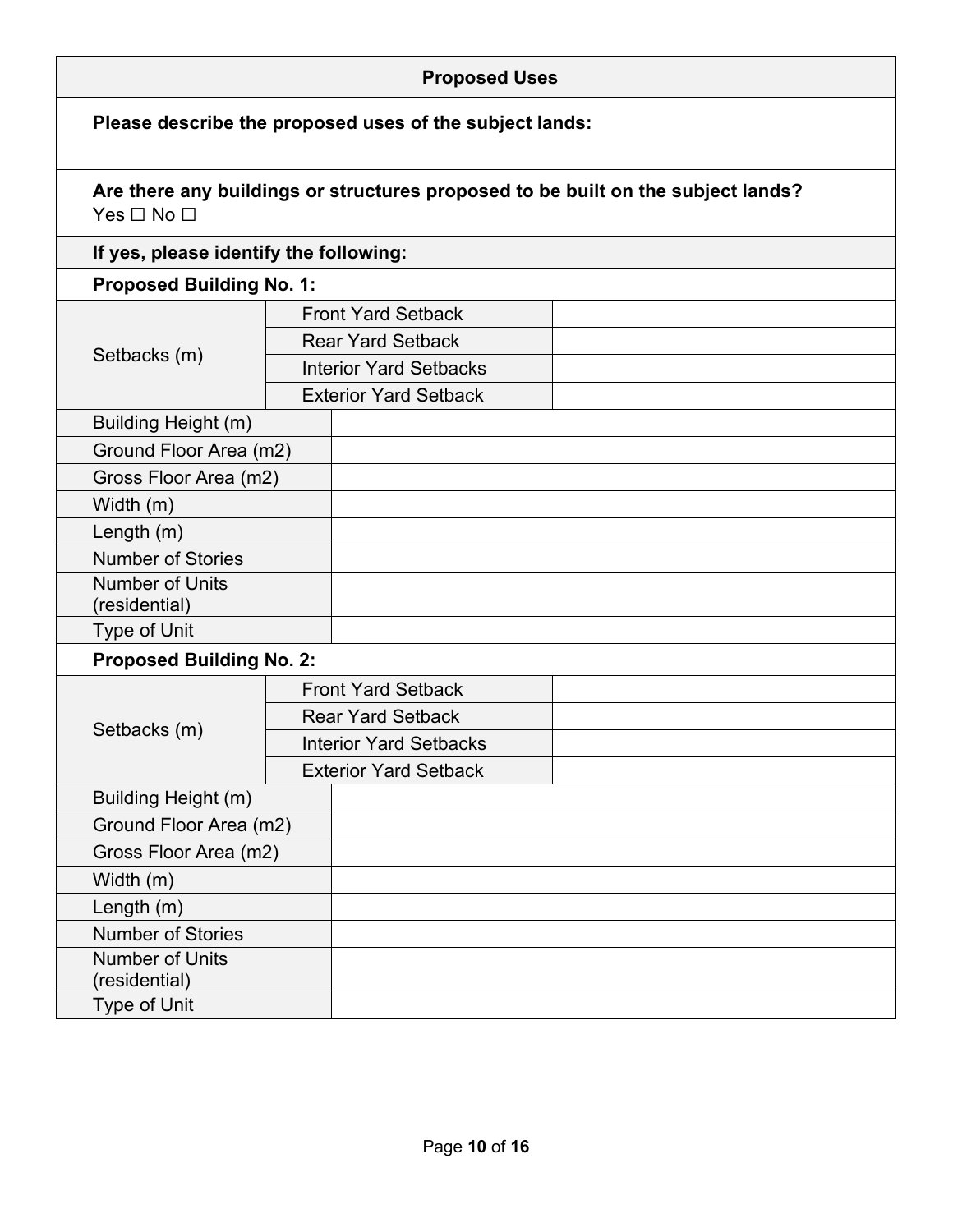#### **6. Please include a survey showing the following:**

- the boundaries and dimensions of the subject land;
- the location, size and type of all existing and proposed buildings and structures on the subject land, indicating their distance from the front lot line, rear lot line and side lot lines;
- the approximate location of all natural and artificial features (for example, buildings, railways, roads, watercourses, drainage ditches, banks of rivers or streams, wetlands, wooded areas, wells and septic tanks) that,
	- $\circ$  are located on the subject land and on land that is adjacent to it, and
	- $\circ$  in the applicant's opinion, may affect the application;
- the current uses of land that is adjacent to the subject land;
- the location, width and name of any roads within or abutting the subject land, indicating whether it is an unopened road allowance, a public travelled road, a private road or a right of way;
- if access to the subject land will be by water only, the location of the parking and docking facilities to be used; and
- the location and nature of any easement affecting the subject land.

**All Zoning By-law Amendment applications** will **require an Ontario Land Surveyor to pin and verify the location of any proposed building or structure that is less than the minimum required setback in the Zoning By-law.** An affidavit or Plan of Survey signed by an Ontario Land Surveyor certifying the location and setback of the proposed building or structure(s) is required. The **high-water mark** (if applicable) **shall be identified** on the Plan of Survey.

**All Zoning By-law Amendment applications on waterfront properties and legal non-complying properties shall submit a Plan of Survey** prepared, confirmed by on-the–ground site verification and certified by an Ontario Land Surveyor.

Exceptions: A new Plan of Survey is not required if an existing survey is deemed acceptable by the Township.

| I/we certify that all statements and information provided in this application are true, |  |
|-----------------------------------------------------------------------------------------|--|
| accurate and current.                                                                   |  |

X

Applicant/Authorized Agent

Applicant/Authorized Agent

**Date:\_\_\_\_\_\_\_\_\_\_\_\_\_\_\_\_\_\_\_\_\_\_\_\_\_ Date:\_\_\_\_\_\_\_\_\_\_\_\_\_\_\_\_\_\_\_\_\_\_\_\_\_**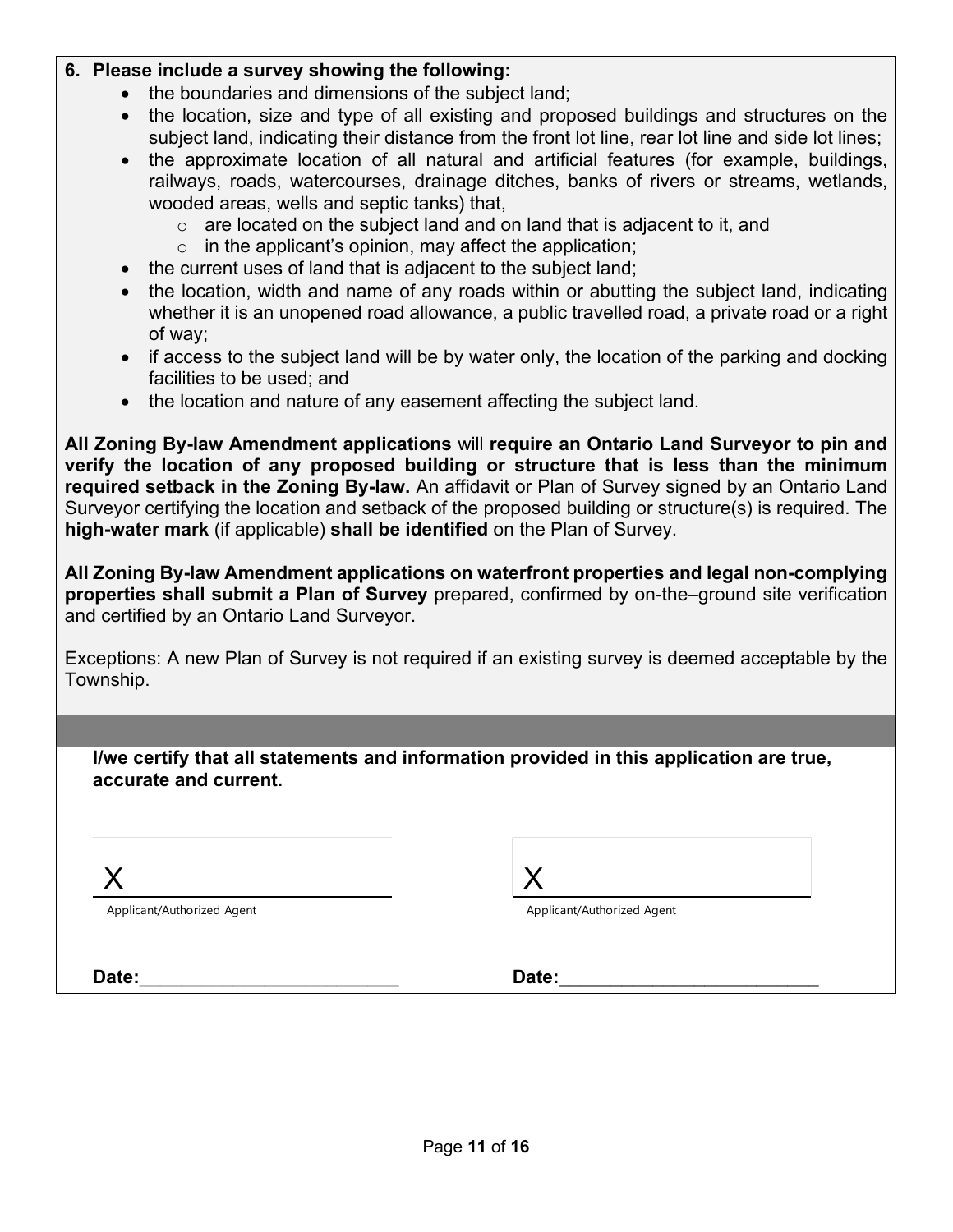## **NOTICE OF COLLECTION**

*Personal information on this form is collected under the authority of the Planning Act. All names addresses and comments included is material available to the public in accordance with the provisions of the Municipal Freedom of Information and Protection of Privacy Act.* 

*Questions regarding this collection and its release under the Act should be directed to the Township Clerk, 99 Lone Pine Road, Port Severn, Ontario L0K 1S0, telephone: 705-538-2337 extension 227 during business hours or via email to [kway@gbtownship.ca.](mailto:kway@gbtownship.ca)* 

## **AFFIDAVIT OR SWORN DECLARATION FOR THE PRESCRIBED INFORMATION**

I / We **EXECUTE:** The solemnly declare that all statements contained in this application and in all statements contained in all exhibits transmitted herewith are true and I / We make this solemn declaration conscientiously believing it to be true and knowing that it is of the same force and effect as if made under oath and by virtue of the Canada Evidence Act. I further agree for the purposes of the Municipal Freedom of Information and Protection Privacy Act, to authorize and consent to the use by of the disclosure to any person of public body of any personal information that is collected under the authority of the Planning Act for the purposes of processing the application.

DECLARED before me at the

|     |                    | of   |
|-----|--------------------|------|
|     |                    | in   |
| the |                    | of   |
|     |                    | this |
|     | day of             |      |
| 20  |                    |      |
|     |                    |      |
|     |                    |      |
|     |                    |      |
|     |                    |      |
|     | X                  |      |
|     | Commissioner, etc. |      |
|     |                    |      |
|     |                    |      |
|     |                    |      |
|     |                    |      |

Registered Owner/Agent

If signed by an Agent, written authorization from the Registered Owner(s) must accompany the application or the authorization form below must be completed.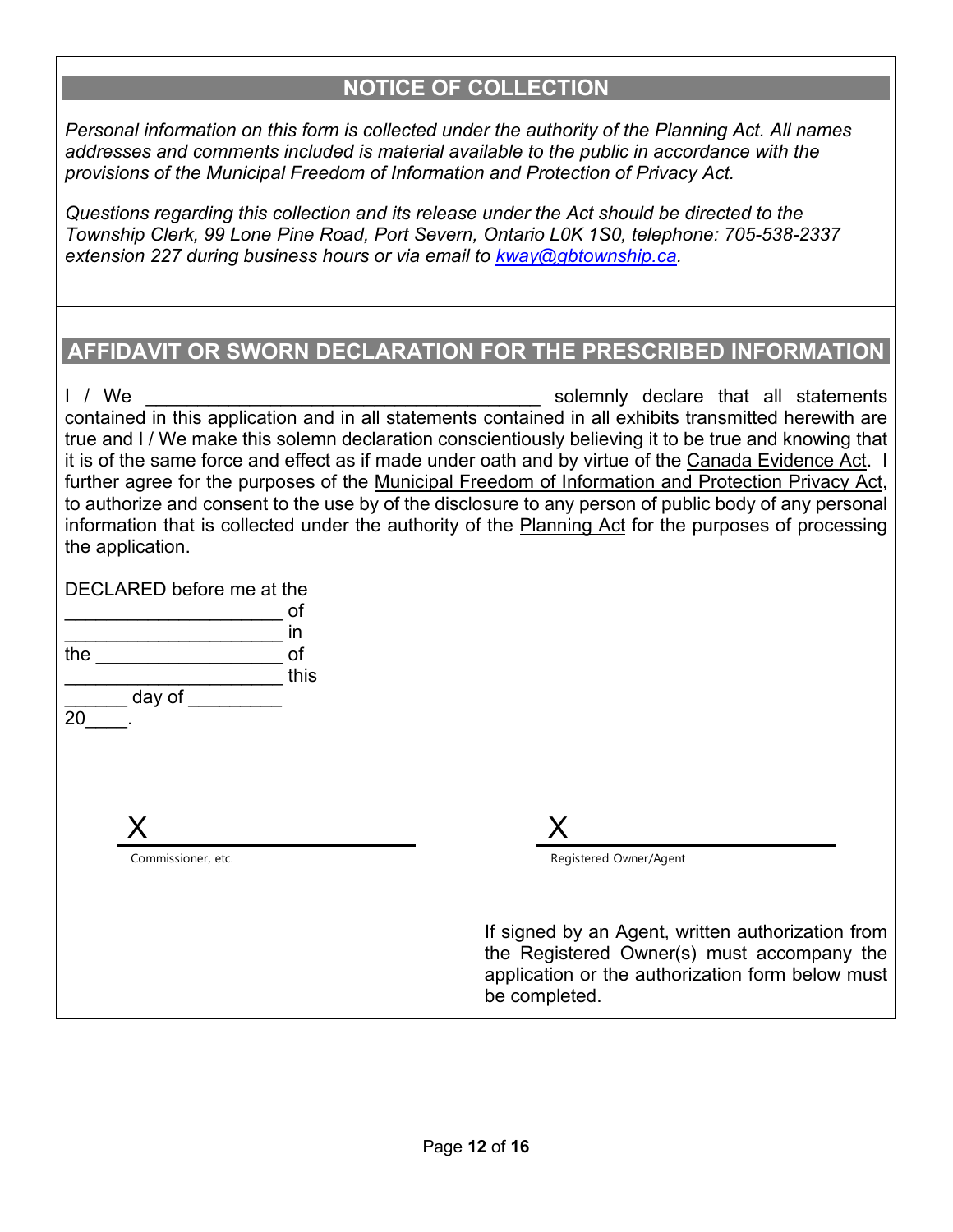## **AGENT AUTHORIZATION**

I / We \_\_\_\_\_\_\_\_\_\_\_\_\_\_\_\_\_\_\_\_\_\_\_\_\_\_\_\_\_\_\_\_\_\_ am / are the registered owner(s) of the land that is the subject of this application for consent and for the purposes of the Freedom of Information and Protection of Privacy Act, I / we authorize \_\_\_\_\_\_\_\_\_\_\_\_\_\_\_\_\_\_\_\_\_\_\_\_\_\_\_\_\_\_\_ to make this application on my / our behalf.

This authorization also allows the applicant to appear at any hearing(s) of the application and provide any information or material required by the Committee of Adjustment relevant to the application on my / our behalf.

**Date:** 

Registered Owner(s)

# **PERMISSION TO ENTER PROPERTY**

I / We **I** and the members of Council, members of the Committee of Adjustment, members of the staff of the Township of Georgian Bay and designated consultants to enter onto the above-noted property for the limited purposes of evaluating the merits of this application over the time this application is under consideration by the Township.

**Date:** 

Registered Owner(s)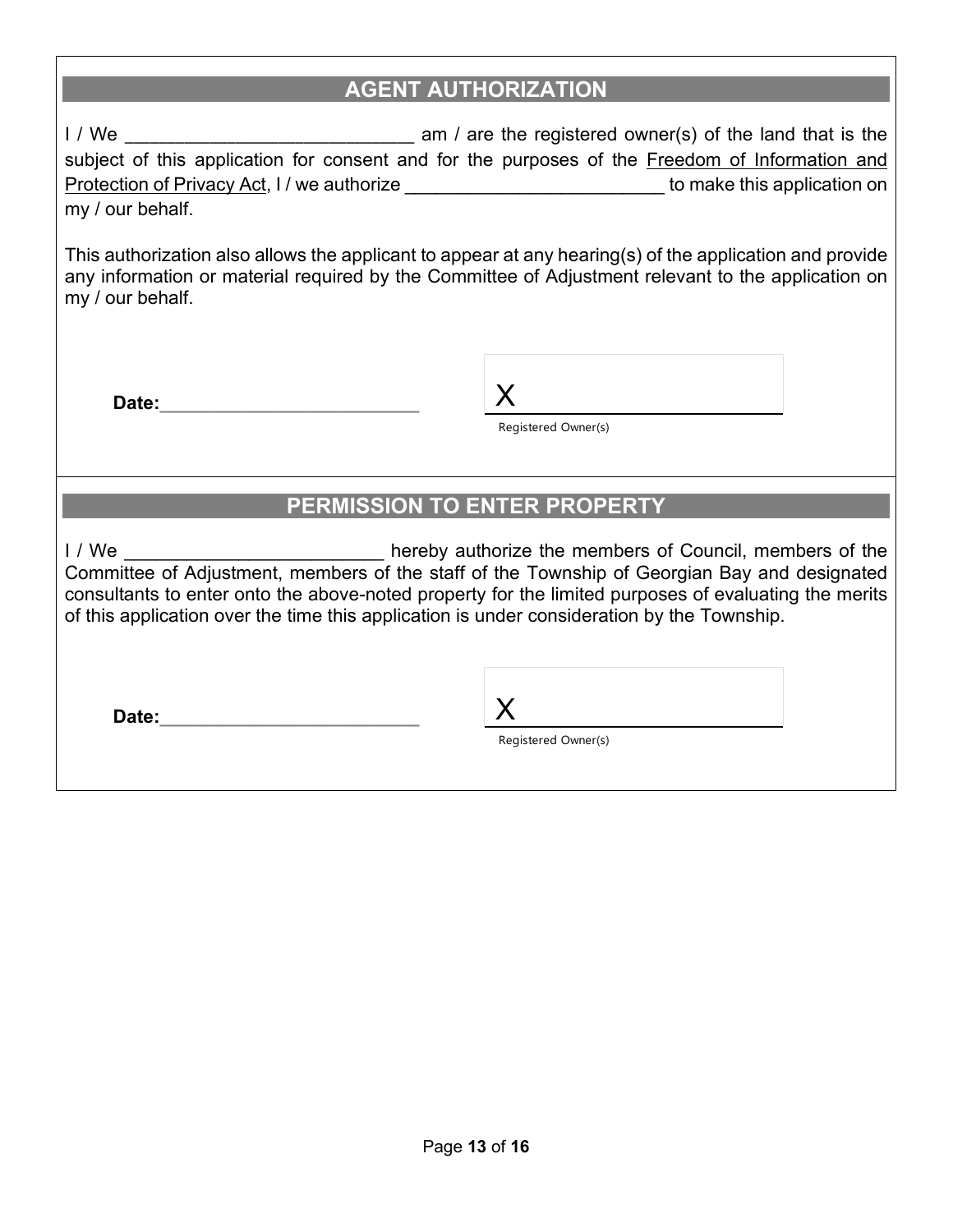### **POSTING NOTICE**

After your application is submitted, this office will provide you with a digital copy of the Posting Notice that the applicant/agent is responsible to have printed and posted in accordance with the Regulations of the *Planning Act* and "Posting Notice Guide" included with this application.

The purpose of this sign is to assist the reporting agencies in locating your property when they conduct a site inspection. This sign is also required as a form of Public Notice under Provincial Regulations. Accordingly, failure to comply with the posting of the sign will mean proper notice was not given and any approval given by the Committee of Adjustment under those circumstances can be challenged and it may be necessary to recirculate your application. Please do not remove the posted sign unless indicated by Township staff.

I/we acknowledge that the posting of this sign is required to satisfy requirements of the Planning Act for public notification related to the processing of the application and agree to not remove the Posting Notice until the day after the Public Hearing/Public Meeting.

I/we agree that it is the responsibility of the applicant to ensure the Posting Notice(s) is securely posted on the subject lands in accordance with the "Posting Notice Guide" so that it is **visible and legible at all times**.

I/we further acknowledge that it is the responsibility of the applicant to provide the Township with a dated photograph of the erected sign confirming that the Posting Notice(s) have been posted at least **thirty (30) days** prior to the Public Meeting date.

I/we further acknowledge that if confirmation has not been provided to the Township that the Positing Notice(s) was posted in accordance with the Regulations of the *Planning Act* and the "Posting Notice Guide", the application will be deferred and will be subject to the Re-Circulation Fee.

| Date: |                     |
|-------|---------------------|
|       | Registered Owner(s) |
|       |                     |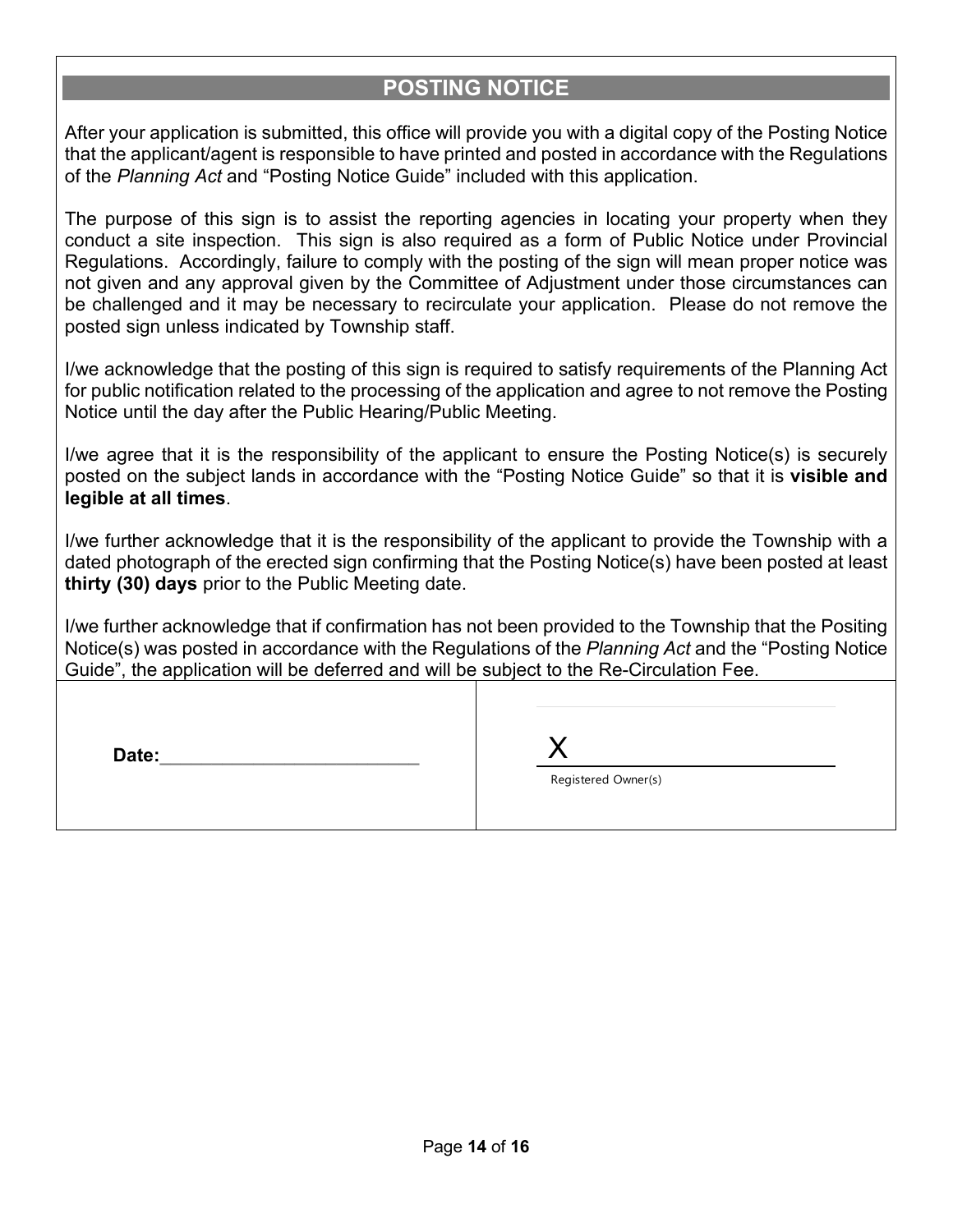### **POSTING NOTICE GUIDE**

The applicant/agent will be provided with a digital (i.e. .pdf) copy of the posting notice upon submission of a **complete** application.

The applicant is responsible for having the Posting Notice(s) printed on a 3' x 4' sign board and erected on the property in a conspicuous location in accordance with the requirements below.

On waterfront properties, one (1) of the required Posting Notices shall be erected on or at the dock or other shoreline structures to ensure that it is visible from the water.

| <b>Waterfront Properties</b>     |                                                                                                                                                                                                                                                                                                    |                                                                                                                                                                                                                                                                                                                                                                                                                                      |  |
|----------------------------------|----------------------------------------------------------------------------------------------------------------------------------------------------------------------------------------------------------------------------------------------------------------------------------------------------|--------------------------------------------------------------------------------------------------------------------------------------------------------------------------------------------------------------------------------------------------------------------------------------------------------------------------------------------------------------------------------------------------------------------------------------|--|
| <b>Water Access Only</b>         | <b>Islands</b>                                                                                                                                                                                                                                                                                     | Two (2) Posting Notice shall be erected. One (1) on<br>each opposite frontage.                                                                                                                                                                                                                                                                                                                                                       |  |
|                                  | <b>Through Lot</b>                                                                                                                                                                                                                                                                                 | Two (2) Posting Notice shall be erected. One (1) on<br>each frontage.                                                                                                                                                                                                                                                                                                                                                                |  |
|                                  | <b>Single Frontage</b>                                                                                                                                                                                                                                                                             | One (1) Posting Notice shall be erected.                                                                                                                                                                                                                                                                                                                                                                                             |  |
| <b>Private Road</b>              | <b>Through Lot</b>                                                                                                                                                                                                                                                                                 | Two (2) Posting Notice shall be erected.<br>One (1) at the intersection of the Private Road<br>with the nearest Public Road; and<br>One (1) on the developed frontage/shoreline.<br>If both shorelines/frontages are developed, a third<br>Posting Notice shall be erected, meaning a Posting<br>Notice will be erected on both developed shorelines<br>and at the intersection of the Private Road with the<br>nearest Public Road. |  |
|                                  | <b>Single Frontage</b>                                                                                                                                                                                                                                                                             | Two Posting Notice shall be erected. One (1) at the<br>intersection of the Private Road with the nearest<br>Public Road & One (1)<br>on the<br>developed<br>shoreline/frontage.                                                                                                                                                                                                                                                      |  |
| <b>Public Road</b>               | Two (2) Posting Notices shall be erected. One (1) at the end of the<br>driveway accessing the subject lands from the Public Road & One (1) at<br>the developed shoreline.                                                                                                                          |                                                                                                                                                                                                                                                                                                                                                                                                                                      |  |
| <b>Non-Waterfront Properties</b> |                                                                                                                                                                                                                                                                                                    |                                                                                                                                                                                                                                                                                                                                                                                                                                      |  |
| <b>Private Road</b>              | Two (2) Posting Notices shall be erected. One (1) at the intersection of<br>the Private Road with the Public Road & One (1) at the intersection of the<br>driveway and the Private Road.                                                                                                           |                                                                                                                                                                                                                                                                                                                                                                                                                                      |  |
| <b>Public Road</b>               | One (1) Posting Notice shall be erected at the intersection of the driveway<br>and the Public Road.<br>If the subject property is a corner lot (i.e. having frontage on two $(2)$<br>roads) the Posting Notice shall be erected on the intersecting corner<br>where it is visible from both roads. |                                                                                                                                                                                                                                                                                                                                                                                                                                      |  |